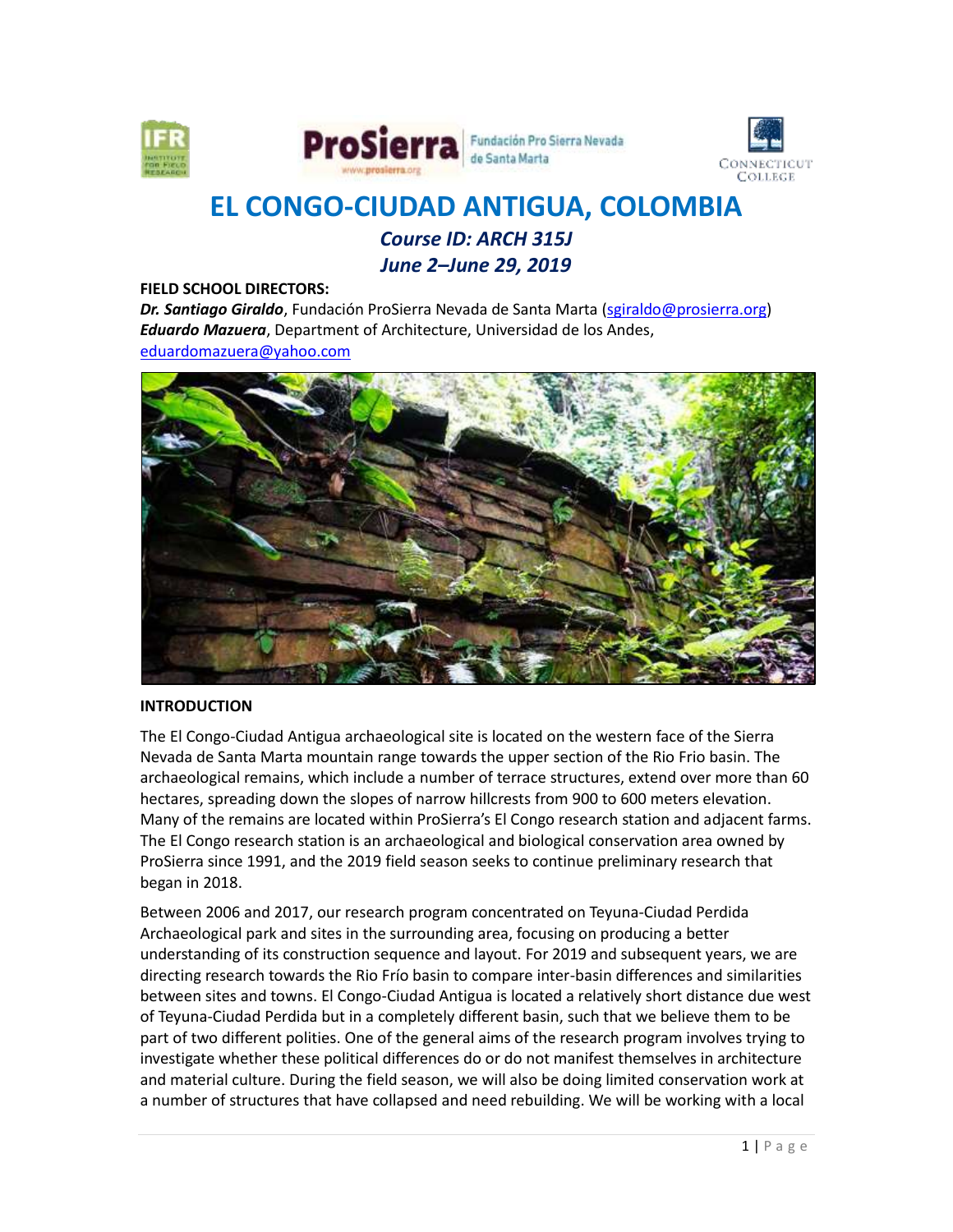conservation team led by Eduardo Mazuera. Given that some of these terraces may have buried occupations, stratigraphic details must be carefully recorded, and artifacts buried in terrace fill recovered and cataloged. Students will rotate between the excavation and conservation teams.

# **ACADEMIC CREDIT UNITS & TRANSCRIPTS**

**Credit Units**: Attending students will be awarded 8 semester credit units (equivalent to 12 quarter credit units) through our academic partner, Connecticut College. Connecticut College is a private, highly ranked liberal arts institution with a deep commitment to undergraduate education. Students will receive a letter grade for attending this field school (see grading assessment and matrix). This field school provides a minimum of 160 direct instructional hours. Students are encouraged to discuss the transferability of credit units with faculty and registrars at their home institution prior to attending this field school.

**Transcripts**: An official copy of transcripts will be mailed to the permanent address listed by students on their online application. One more transcript may be sent to the student home institution at no cost. Additional transcripts may be ordered at any time through the National Student Clearinghouse: [http://bit.ly/2hvurkl.](http://bit.ly/2hvurkl)

## **COURSE OBJECTIVES**

The objective of this field school is to provide students with hands on training in archaeology and conservation work and its practice in remote and isolated tropical forest areas such as El Congo-Ciudad Antigua. Students are expected to gain basic knowledge of the logistics involved in running a successful project in tropical forest areas.

Reaching El Congo Ciudad-Antigua research station takes a 2.5-hour drive from the city of Santa Marta on a dirt road and then a 30 minute walk through a trail. In the area, students will be introduced to the logistics and objectives of community-based development related to tourism and sustainable agriculture, as well as long term conservation agreements.

To achieve all of the above goals, we will: 1) provide students with basic knowledge of field methods, including excavation, sampling, artifact processing and cataloging, and conservation work; 2) introduce students to research design, data interpretation, and the constant reframing of assumptions, hypotheses, and methodologies as work advances in the field; finally, 3) explain and describe the process for designing grassroots development projects aimed at improving the livelihoods of peasant inhabitants of the area.

*Sampling*: Students will sample previously surveyed terraces through shovel tests.

*Excavation:* The objective for this field season is to carry out a small number of targeted excavations at El Congo-Ciudad Antigua. Students will participate in discussions regarding excavation trench location, orientation, and expected findings in order to better understand excavation logic and practices. Students will also learn how to set up a datum point and grid, artifact collection procedures, record keeping, artifact sorting, and soil and feature sampling procedures. Students will participate actively in all excavation workflow.

*Record keeping and processing*: Students will participate in drawing architectural features, plotting survey points on plans, filling out excavation forms, and recording stratigraphic details.

*Laboratory*: Scheduled lab tasks will include washing, sorting, drawing, and cataloguing of finds.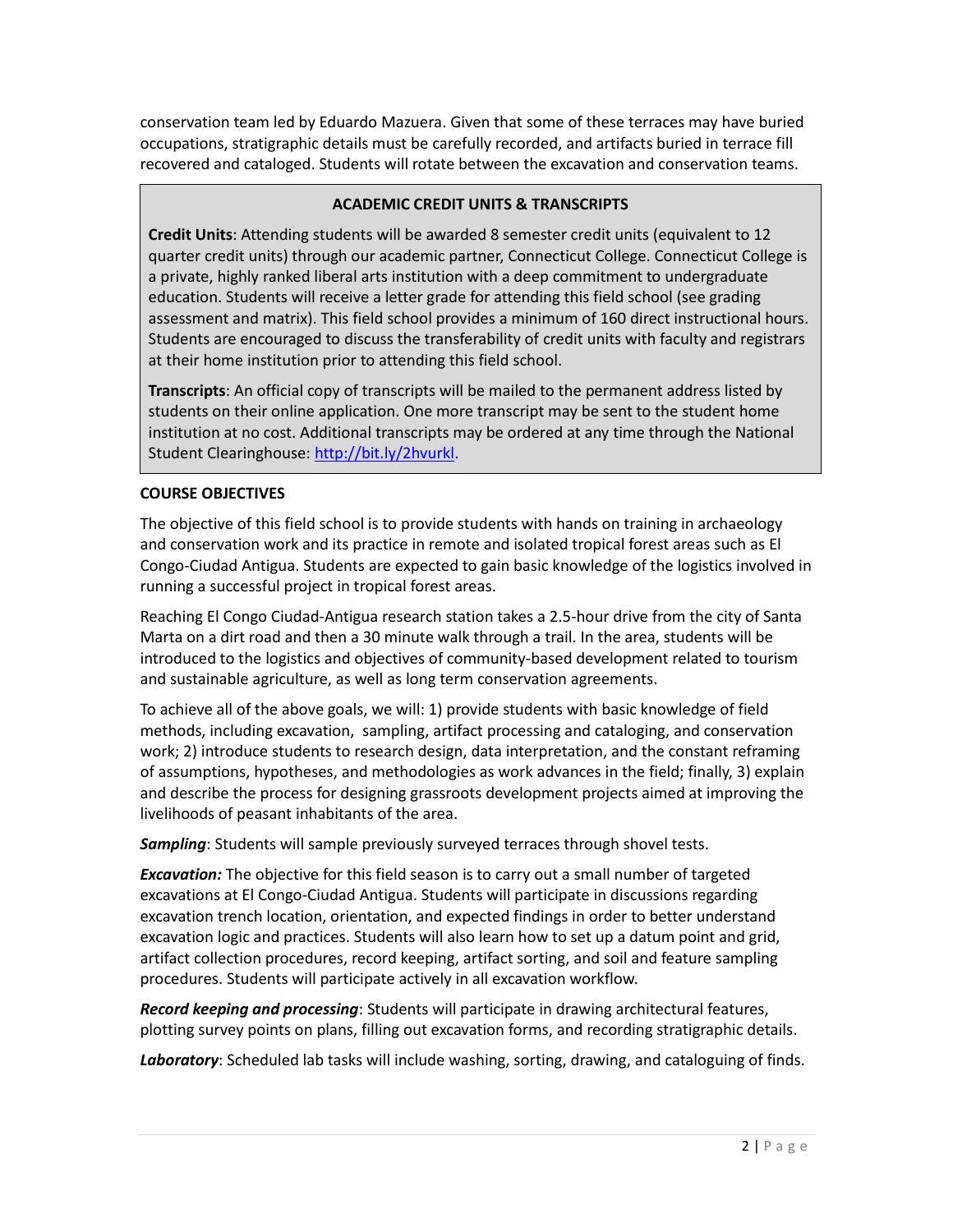The course begins on Sunday, June 2 and will meet every weekday and for a half-day on Saturdays until June 29.

## **DISCLAIMER – PLEASE READ CAREFULLY**

Our primary concern is with education. Traveling and conducting field research involve risk. Students interested in participating in IFR programs must weigh whether the potential risk is worth the value of education provided. While risk is inherent in everything we do, we do not take risk lightly. The IFR engages in intensive review of each field school location prior to approval. Once a program is accepted, the IFR reviews each program annually to make sure it complies with all our standards and policies, including student safety.

We do our best to follow schedule and activities as outlined in this syllabus. Yet local permitting agencies, political, environmental, personal, or weather conditions may force changes. This syllabus, therefore, is only a general commitment. Students should allow flexibility and adaptability as research work is frequently subject to change.

Archaeological field work involves physical work in the outdoors. You should be aware that conditions in the field are different than those you experience in your home, dorms, or college town. This program operates in the forests of the Sierra Nevada, with typical tropical forest heat and humidity. Conditions are basic, there is no hot water, and you will be sleeping on bunk beds or field cots. There are no private rooms, but the sleeping space will be divided based on gender. Power is provided by a solar microgrid. Food must be brought in from Santa Marta so there is no choice, stores, or alternative food sources.

Research in the Sierra Nevada de Santa Marta requires commitment, an inquisitive mindset, and a great love of the outdoors. The program offers a unique experience that will challenge both your body and mind. This program offers students a real opportunity for a transformative experience. You will learn not only about lost civilizations and living tropical forest cultures, you will also learn much about yourself.

If you have medical concerns, please discuss them with your doctor. All other concerns may be discussed with the project director – as appropriate.

## **PREREQUISITES**

There are no prerequisites for this course. However, due to the fact that we will be hiking and moving around in tropical forest with a very broken topography, students must be physically fit. Archaeological work at El Congo-Ciudad Antigua involves relatively strenuous physical activity, as well as exposure to the elements and insects. You will be constantly sweaty, tired, pestered by droves of mosquitoes, and occasionally drenched by thunderous rains. You will be outside your comfort zone and will have to interact with people who speak no English. Students should be mentally prepared to spend a month with limited communication with their friends and family due to limited cellular phone coverage.

# **EQUIPMENT-TOOLKIT**

Students must bring the following as part of their personal kit:

- A clip board
- A pointed archaeology trowel, easily bought at Forestry Suppliers and other specialty hardware stores (pack in your checked luggage)
- Leather work gloves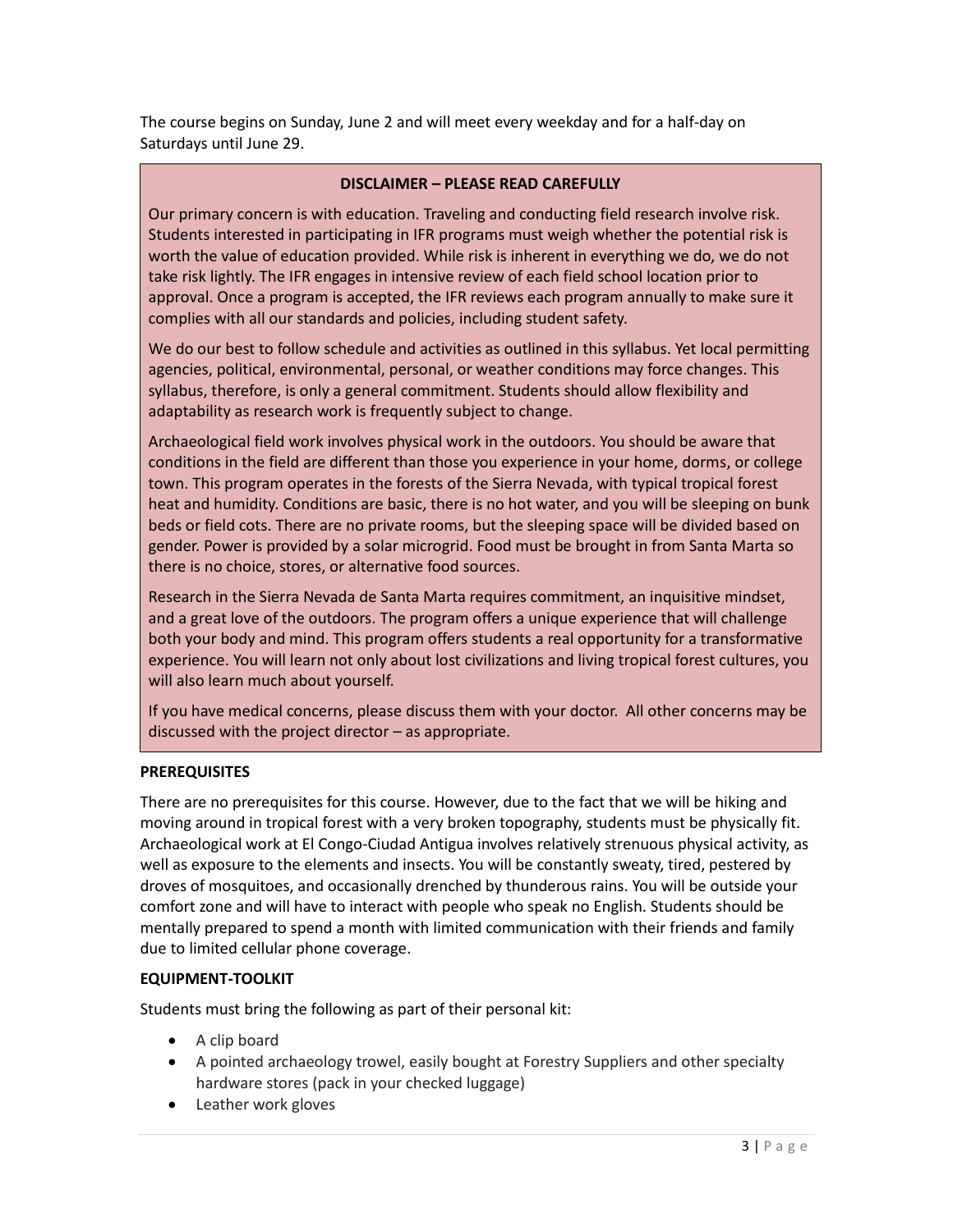- Hiking boots or shoes
- Rubber boots (wellies), to be bought in Santa Marta
- Sun glasses and cap or hat
- Pocketknife (pack in your checked luggage)
- Personal first aid kit
- Headlamp
- Mosquito repellent

## **GRADING**

**60%**: Participate in activities each day, including lectures, and laboratory work

- **15%**: Keep a field notebook that will be evaluated at the end of the field season
- **15%**: Participate in daily discussion of results
- **10%**: Oral exam testing students on reading materials required for this course

## **TRAVEL & MEETING POINT**

Hold purchasing your airline ticket until six (6) weeks prior to departure date. Natural disasters, political changes, weather conditions and a range of other factors may require the cancelation of a field school. The IFR typically takes a close look at local conditions 6-7 weeks prior to program beginning and make Go/No Go decisions by then. This time frame still allows the purchase of discounted airline tickets while protecting students from potential loss of airline ticket costs if we decide to cancel a program.

Students arriving by air will be met at the Santa Marta airport (SMR) by staff members. Those arriving by bus from Bogotá will be given instructions on how to get t[o Hotel Solymar](http://www.solymarhostal.com/) or The [Dreamer Hostel](http://www.thedreamerhostel.com/) in Santa Marta. You will have to fly in to Bogotá and take a connecting flight to the city of Santa Marta or fly in to Cartagena or Barranquilla and travel overland to Santa Marta. You should make travel arrangements such that you arrive in Santa Marta by Sunday June 2 at the latest.

## **VISA REQUIREMENTS**

U.S. citizens traveling to Colombia do not need a visa for a tourist stay of 90 days or less. Travelers entering Colombia are sometimes asked to present evidence of return or onward travel, usually in the form of a plane ticket. One empty page in your passport is required for entry stamp. Citizens of other countries are asked to check the Embassy of Colombia website page at their home country for specific visa requirement.

## **ACCOMMODATIONS**

Conditions are basic, there is no hot water, and you will be sleeping on bunk beds or field cots in a gender-separated single room structure. All meals will be communal events at the kitchen and will provide plenty of food prepared by a local cook. The daily diet is based on rice, corn cakes, manioc, potatoes, plantains, lentils, beans, meat (beef, pork, chicken and fish) and when available, vegetables and fruit juice.

Vegetarians may attend but will find that vegetable and fruit availability vary as the season progresses and we use up our store of fresh produce. Vegan, kosher, and other specialized diets are impossible to accommodate in a remote location such as this one.

# **COURSE SCHEDULE**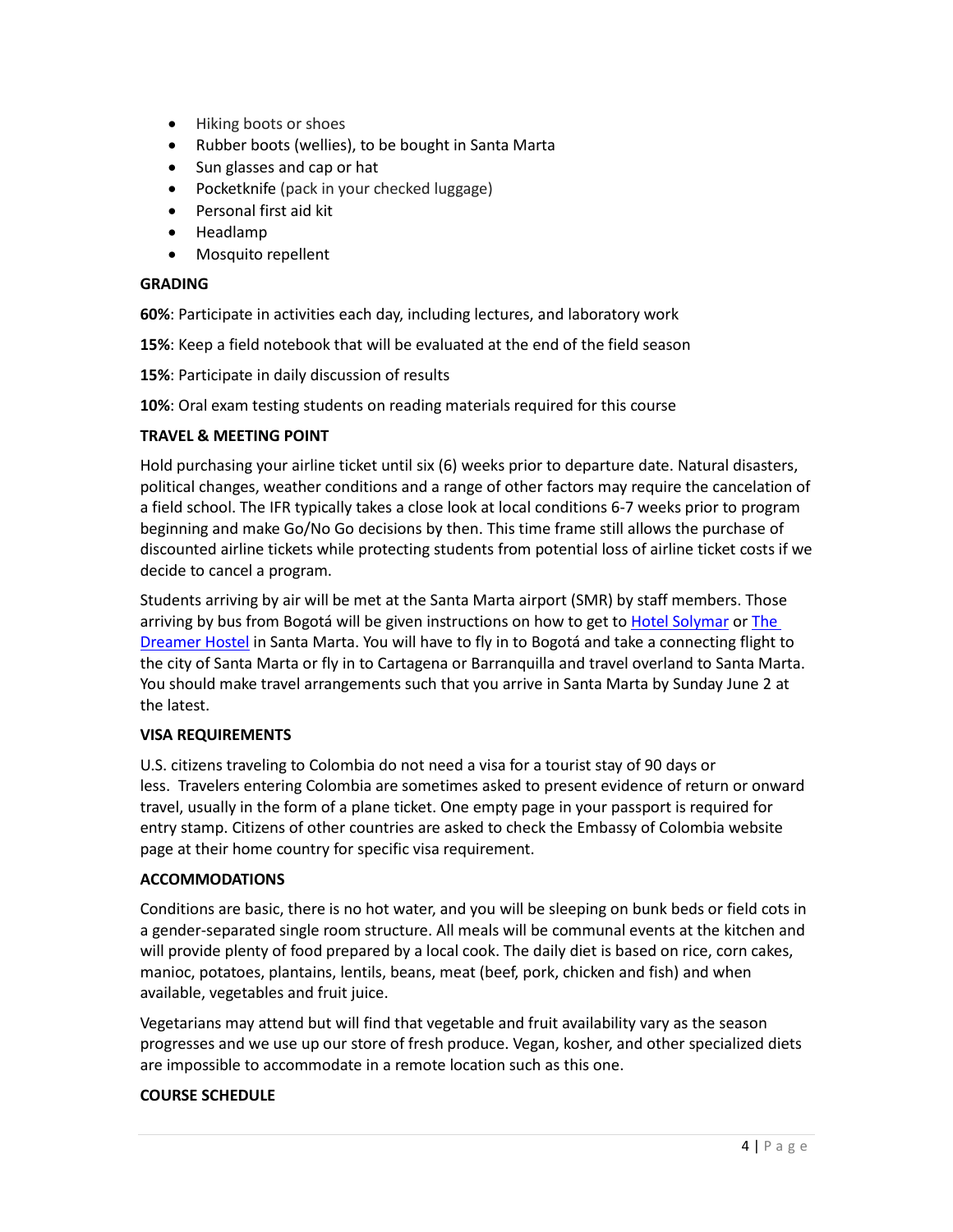All IFR field schools begin with safety orientation. This orientation includes proper behavior at the field area, proper clothing, local cultural sensitivities and sensibilities, potential fauna and flora hazards, review of IFR harassment and discrimination policies, and review of the student Code of Conduct.

## **Sunday, June 2**

5:00 p.m. Students and staff assemble in Lobby of Hotel Solymar, Santa Marta

5-6:00 p.m. Introductions, Q&A session

7:00 p.m. Group dinner

#### **Monday , June 3**

6:30 a.m. Group meets 4 x 4 vehicles for travel to El Congo

10:00 a.m. Group arrives at El Congo

10:00-12:00 Housekeeping and sleeping arrangements

Afternoon: Lecture "Introduction to archaeology of Northern South America I" and group tour around the site

#### **Tuesday, June 4**

6:00 a.m.-7:00 a.m. Breakfast

7:00 a.m.-8:00 a.m. Safety and health discussion

8:00 a.m.-12:00 a.m.

Afternoon: Lecture: "Introduction to archaeology of Northern South America II", Lords of the Snowy Ranges research program aims, objectives, methods and timeline.

#### **Wednesday, June 5**

Morning: Equipment set up, check-up, and explanations (Total Stations, Prisms, Rods, Tripod set up, computers, cameras, excavation tool boxes, etc.)

Afternoon: Workgroup organization and schedule, visit to El Palmar coffee farm and sustainable agriculture research station

## **Thursday, June 6**

6:00-6:45 a.m. Breakfast

7:00-1:00 p.m. Research and conservation activities, training session 1 (TS in field set-up, shot taking, attribute recording, drafting, conservation drafting and recording, etc.)

1:30-3:00 p.m. Lunch and rest break

3:00-6:00 p.m. Debriefing and discussion

6:00-7:00 p.m. Dinner

**Friday, June 7**

6:00-6:45 a.m. Breakfast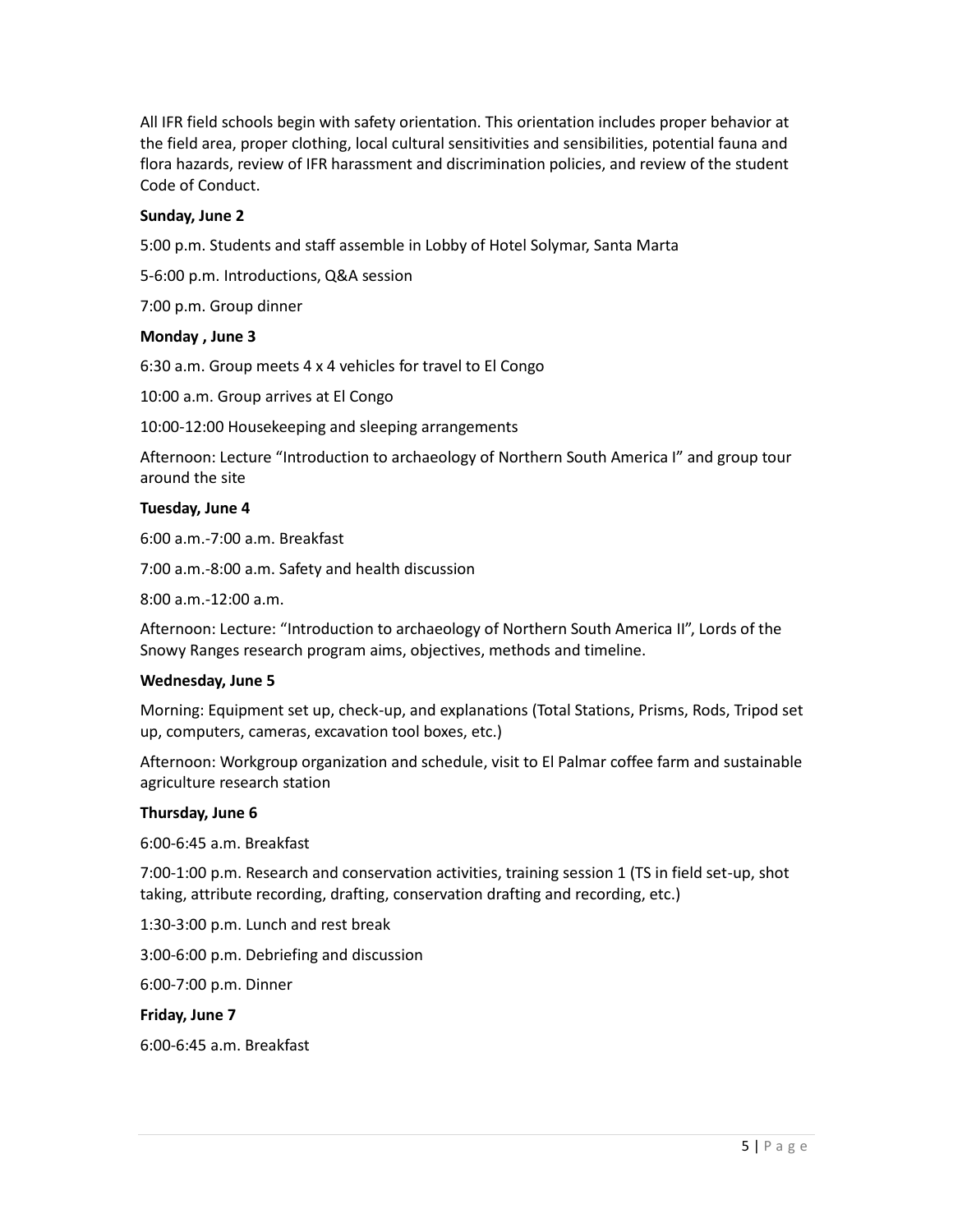7:00-1:00 p.m. Research and conservation activities, Training Session 2 (Excavation grid set up and logics for Tairona archaeological sites, methods discussion, practical exercises. Excavation and conservation challenges in the Sierra Nevada de Santa Marta)

1:30-3:00 p.m. Lunch and rest break

3:00-4:00 p.m. Debriefing and discussion

6:00-7:00 p.m. Dinner

## **Saturday, June 8**

7:00 a.m. Breakfast

8:00-11:00 TS in field set-up individual practice

Free time

**Sunday, June 9**

**Rest/Laundry Day**

## **Week 2-4 Daily Schedule (Monday-Saturday June 10 thru July 1)**

6:00-6:45 a.m. Breakfast

7:00-1:00 p.m. Research or conservation activities (10:30 a.m. break)

1:30-3:00 p.m. Lunch and rest break, walk back to camp

3:00-6:00 p.m. Debriefing and discussion, labwork

6:00-7:00 p.m. Dinner

7:00-8:30 p.m. Occasional lecture by project staff

Sundays: Free time (laundry, reading, writing, swimming in the creek, additional hiking)

**Thursday June 27** Season wrap up and discussion, equipment cleaning and packing

**Friday June 28** Travel to Santa Marta

**Evening:** Team dinner in Santa Marta

**Saturday June 29** Return home or continued travel throughout Colombia or South America

## **READINGS**

The readings listed below will be posted on-line for students to access and read in advance of the project.

Bray, Warwick. 2003. Gold, Stone and Ideology: Symbols of Power in the Tairona Tradition. In *Gold and Power in Ancient Costa Rica, Panama and Colombia*, Jeffrey Quilter and John W. Hoopes. 301-344. Washington, D.C: Dumbarton Oaks.

Cavelier, J., Aide, T.M., Santos, C., Eusse, A.M., and Dupuy, J.M. 1998. The Savannization of Moist Forests in the Sierra Nevada de Santa Marta, Colombia. *Journal of Biogeography* 25, 5 (Sep. 1998): 901-912.

Dever, Alejandro. 2007. *Social and Economic Development of a Specialized Community in Chengue, Parque Tairona, Colombia*. PhD diss., University of Pittsburgh. Ch. 1, 2, and Conclusions.